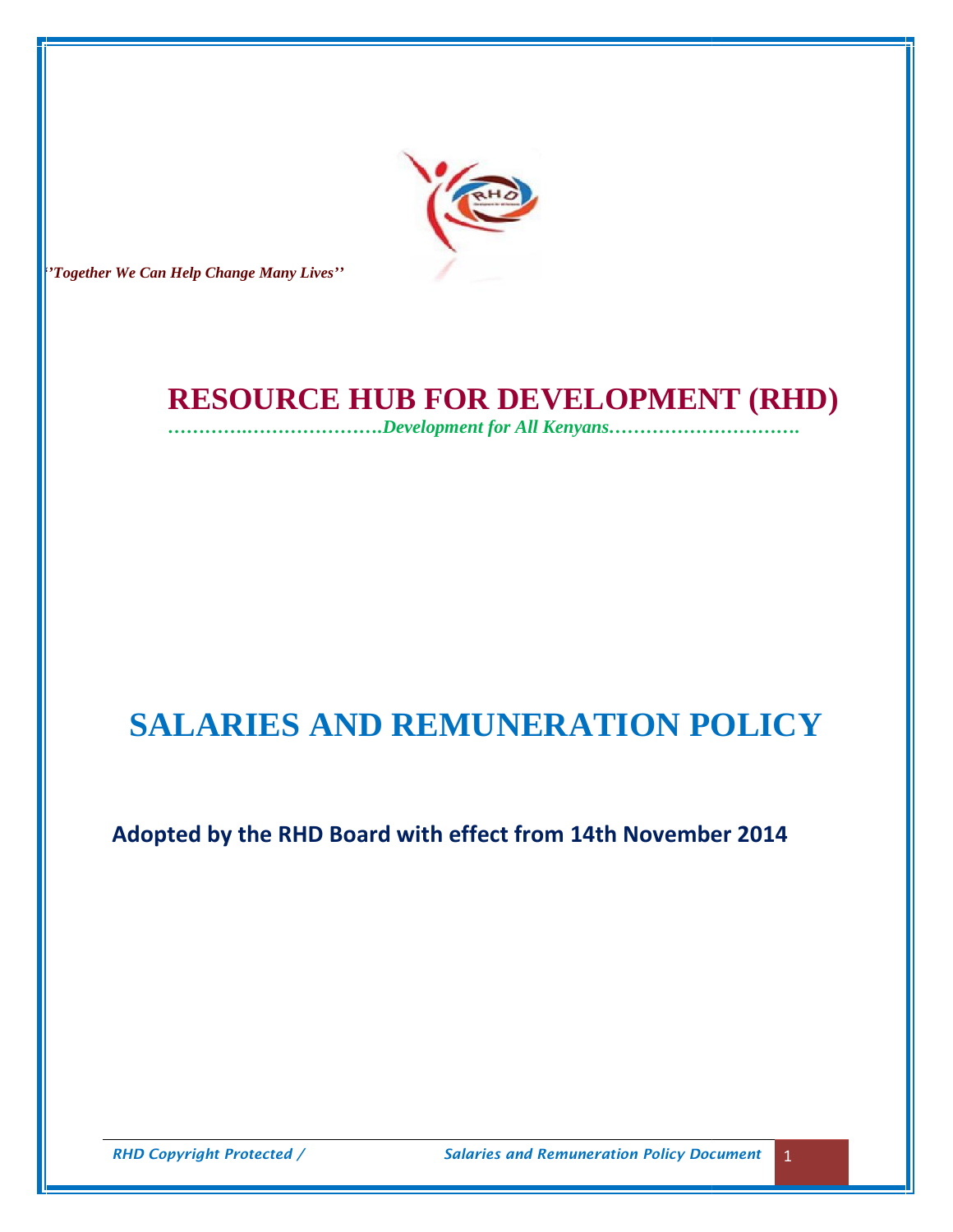### **POLICY BACKGROUND**

RHD believes in a transparent, fair and reasonable process for determining the appropriate remuneration at all levels of its staff. This policy is therefore required to ensure that all RHD employees remain informed and confident in the management of the organization. The organization also understands the importance of attracting and maintaining high quality individuals from directors right through to support staff

### **OBJECTIVE**

The objectives of this policy are:

- (a) to create a transparent system of determining the appropriate level of remuneration throughout all levels of the organization;
- (b) encourage people to perform to their highest level;
- (c) allow RHD to compete in each relevant employment market; and
- (d) provide consistency in remuneration throughout the organization; and
- (e) align the performance of the business with the performance of key individuals and teams within RHD.

The policy details the types of remuneration to be offered by the Organization and factors to be considered by the Board, Nomination & Remuneration Committee and management in determining the appropriate remuneration strategy.

### **CONTRACT**

- i. Non-Executive employees will enter into a letter of engagement. This letter of engagement will set out the terms and conditions of the engagement and the performance expectations for the role and the remuneration package for that employee. The Terms and Conditions for the engagement must be approved by the RHD Board.
- ii. Chief Executive Director, other Directors and senior management employees will enter into a contract with the organization clearly setting out the terms and conditions of the remuneration package for that person. The contract will set out the expectations for the performance of the role and the key performance indicators, measures and criteria for assessment. The Nomination & Remuneration Committee and the Board must approve all contracts for senior management and Directors. The Board will disclose the details of any contract in accordance with the Kenya Labor Laws and the RHD Human Resource Policy.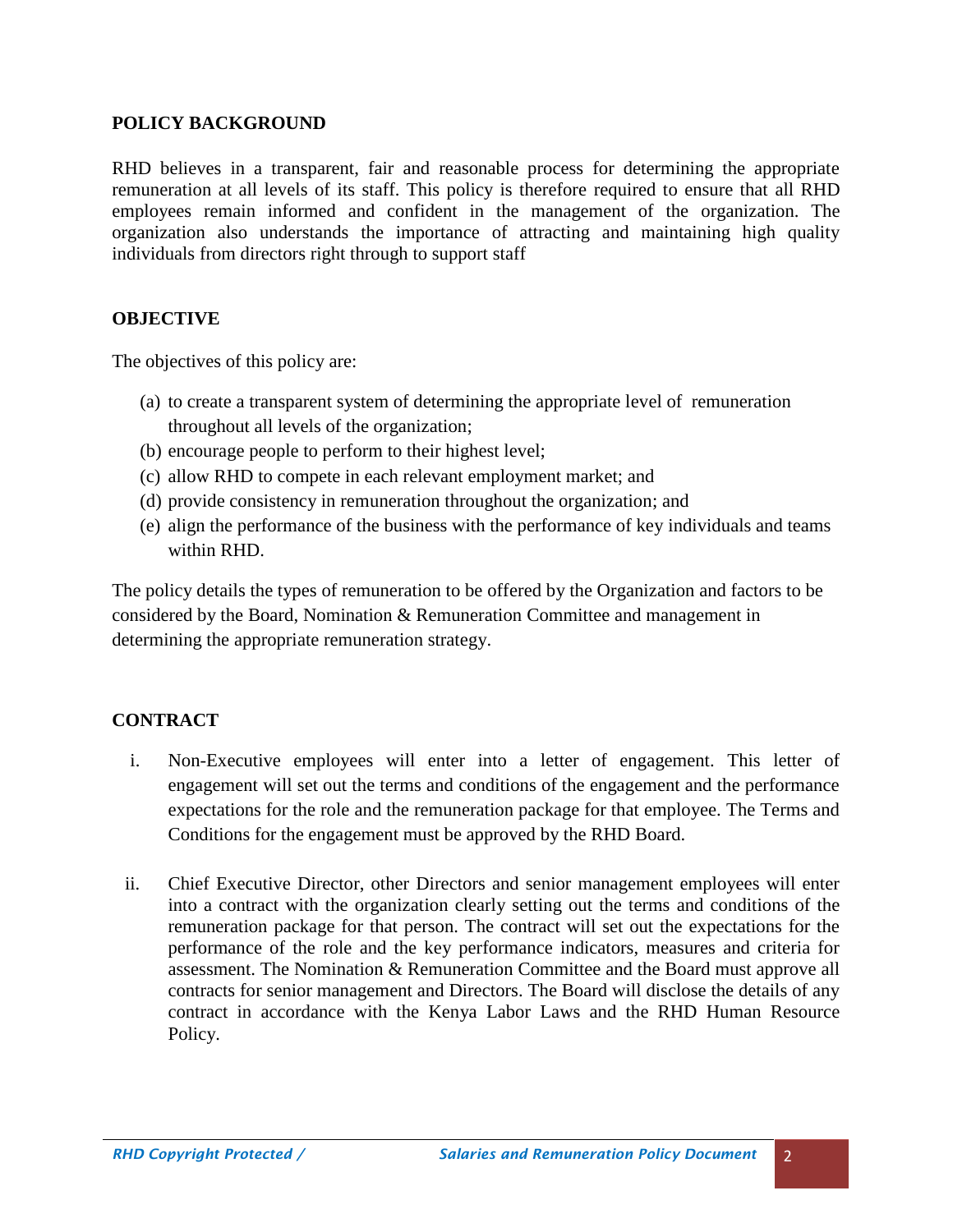### **FORMS OF REMUNERATION**

With the assistance of the Nomination & Remuneration Committee, the Board will approve the forms of remuneration to be offered to executive director, program directors, senior management and other employees (Employees), which may include:

### **a. Fixed Remuneration**

The Board in consultation with the Nomination & Remuneration Committee and the Human Resources Manager will from time to time determine the fixed remuneration level for each Employee within the organization. Such remuneration levels will be determined according to industry standards, relevant laws and regulations, labor market conditions and scale of organization's activities relating to the position. The fixed remuneration will reflect the core performance requirements and expectations of the organization. Employees may be offered the opportunity to receive part of their fixed remuneration in the form of direct benefits.

### **b. Performance Based Remuneration**

In addition to fixed remuneration the organization will implement a system of bonuses and incentives designed to create a strong relationship between performance and remuneration. Performance based remuneration will be linked to specific performance targets which will disclosed to relevant employees regularly.

### **Termination payments**

Each contract (excluding non-executive) will set out in advance the entitlement to payment upon termination of employment for each Employee. The Nomination & Remuneration Committee and the Board must approve all termination payments provided to all Employees at the level of director, executive or senior management to ensure such payments reflect the organization's remuneration policy.

### **Employee Entitlements**

The organization will comply with all legal and industrial obligations in determining the appropriate entitlement to long service, annual, personal and parental leave.

### **NON-EXECUTIVE EMPLOYEES**

The organization will remunerate non-executive employees in a manner designed to attract and maintain high quality board members. Non- executive employees will receive a set fee for their service and may be issued securities in the organization, provided that non - executive employees are not entitled to any performance-based options, bonus payments or retirement benefits. The remuneration of non-executive employees must be consistent with and supportive of maintaining the non-executive employee's independence.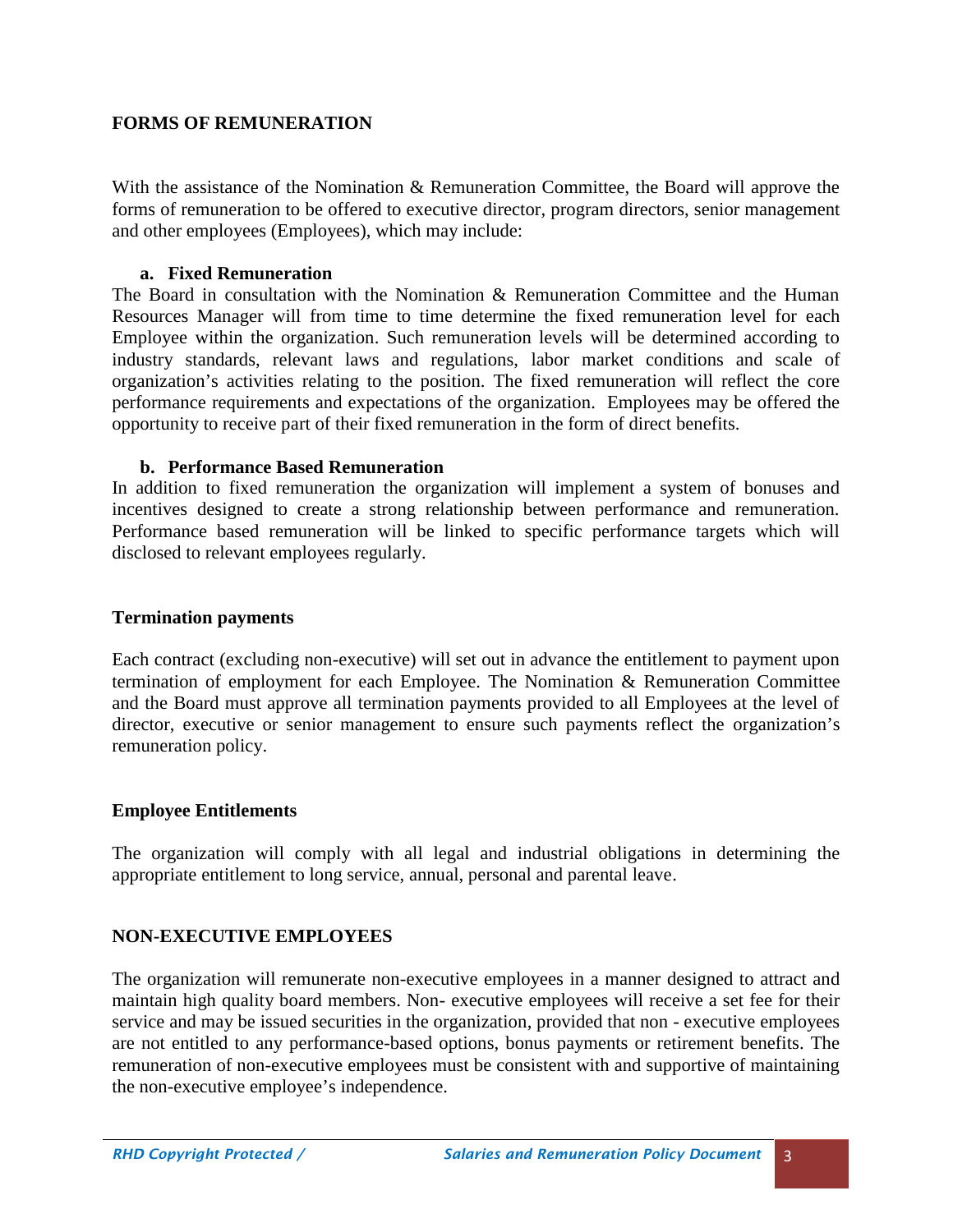### **SALARY BENEFITS**

### **(a) Bonus**

All employees shall receive an annual bonus equal to one month's basic salary. Bonus will be included in the monthly salary payment of the month preceding the RHD annual festival.

However, new staff on will not receive any annual bonus until the completion of the six-month probationary period.

### **(b) Provident Fund**

All regular employees are expected to set aside 10% of monthly pay to his/her provident fund. RHD will contribute the same amount on monthly basis. Both the employee's and organization's contributions are deposited in a savings account under the employee's name. The provident fund can only be withdrawn upon the employee's resignation from the organization.

### **Compensation against Accident of the staff during Service**

In the event that the staff succumbs to an accident while working for RHD, i.e. during the office hours or during field trips, he/she is entitled to receive compensation amounting to a maximum of two-month salary of the individual to cover the medical expenses.

## **Working Days and Hours**

### **1. Working Days**

RHD will follow a 5 days a week working schedule from Monday to Friday. Saturdays and Sundays are considered non-working days.

Unless otherwise specified, RHD will observe the same public holidays as those prescribed by the Government. The Executive Director will prepare a calendar of public holidays not exceeding 15 calendar days at the beginning of each fiscal year and circulate it to all staff.

### **2. Office Hours**

The office shall open from 08.00 am in the morning till 05.00 pm in the evening. All employees are expected to complete 8 working hours daily. There will be one hour lunch-break.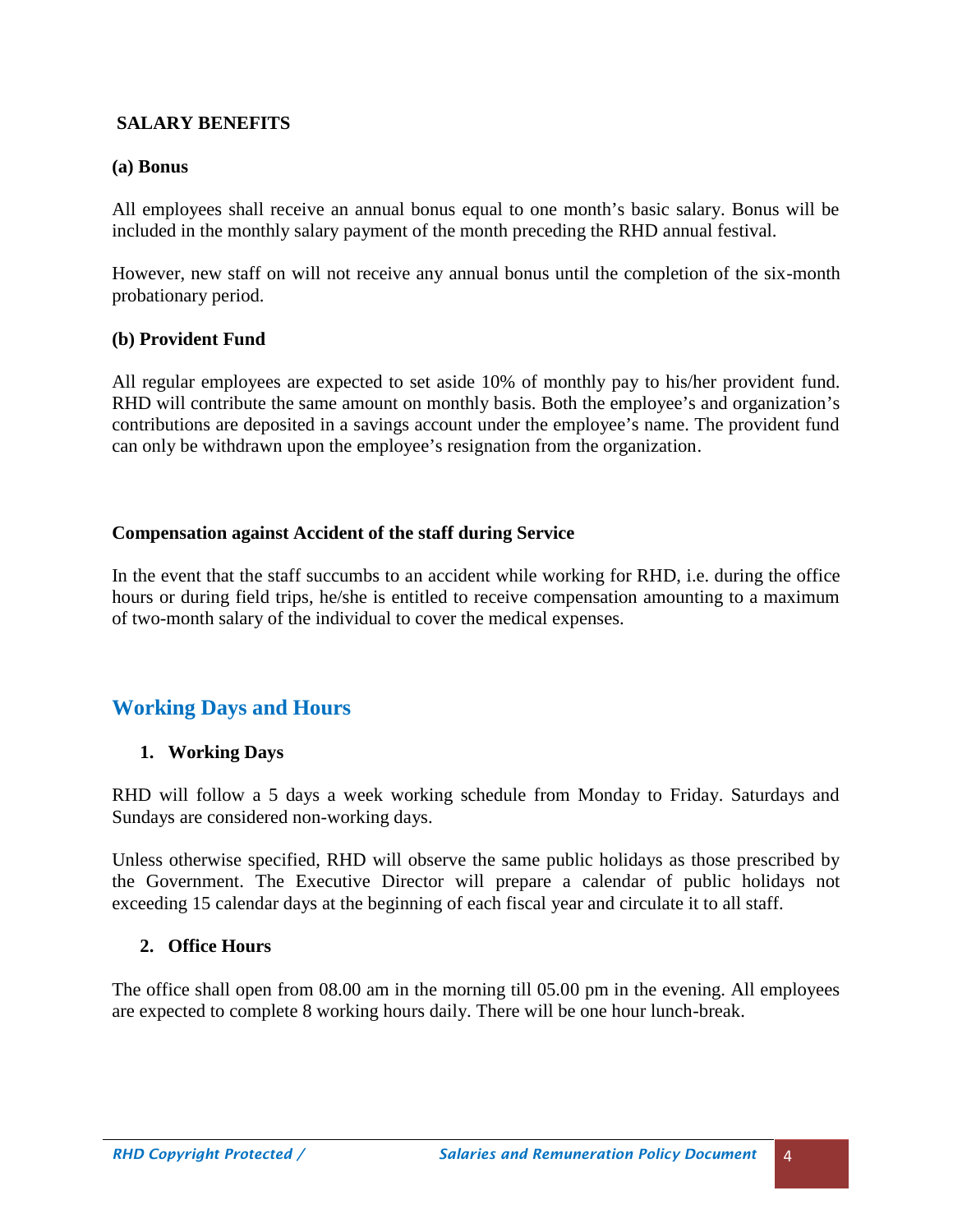### **3. Overtime**

Various factors, such as workloads, operational efficiency, and staffing needs, may require variations in an employee's total hours worked each day. In such circumstances, the employee may have to work beyond the scheduled office hours.

Under such circumstances, the staff working overtime is entitled to payment for working overtime and is authorized by its immediate supervisor for the same. However, no overtime compensation will be provided for staff during field trips. The overtime rate will be paid on hourly basis and will be calculated on the basis of the basic salary.

### **4. Staff orientation**

All new employees will get an orientation about the organization's mission and strategies, its structure and the staff within it, the policies and conditions of employment, the internal rules and regulations, etc.

### **5. Remuneration**

RHD believes in attracting and retaining a qualified and effective workforce through a system of payment that is both appealing and fair. All employees of RHD are entitled to a basic salary, depending upon their skills, qualification and experience. The basic salary will be mentioned in the appointment letter as provided by in the organization's salary scale contained in Human Resource Management Policy.

### **6. Salary Increment**

Salary increment will be based upon an employee's position and performance. Increment will be provided to employees on annual basis after their performance evaluation. Salary increment is calculated on the basis of basic salary of the staff.

### **7. Hourly Wage**

Employees classified as non-exempt receive what employers usually call wages, which are calculated on an hourly basis and require overtime payment for work in excess of normal daily hours. Overtime is one and a half times the hourly rate. Employees who have a collective bargaining agreement with management -often called a labor union contract, have wages set by contract terms for a certain period.

### **8. Retirement Savings**

A sample compensation scenario gives employees the opportunity to participate in the employer sponsored savings plan. Employees designate pre-tax contributions to be deducted from each paycheck. For employees who contribute 5 percent of their gross salary or wages, the organization matches 50 percent of the employee's contribution. In other words, the employer's matching contributions equal 2.5 percent of the employee's gross salary.